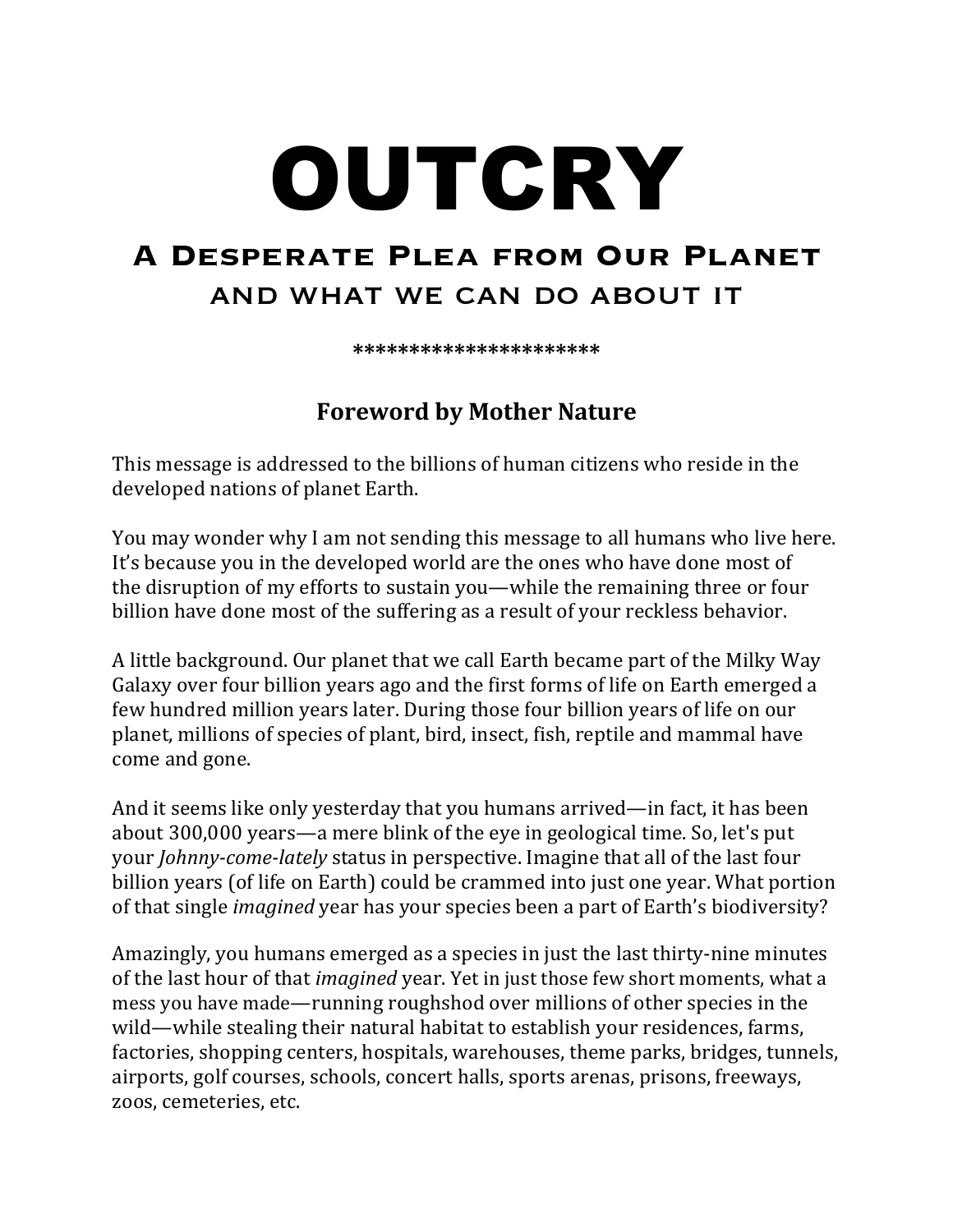You seem oblivious to the damage you are inflicting as your reckless behavior keeps getting exponentially worse. In just the last two seconds of that *imagined year* mentioned earlier, your population has exploded eightfold—going from one billion in the year 1800 to almost eight billion in 2020. And each time your population doubles, your consumption of animal-based food quadruples—as more people in the developing world are able to buy meat for the first time. And that drives much more deforestation, water shortages and the burning of fossil fuels since animal-based foods (on a per calorie basis) require over ten times as much land, water and energy as do plant-based foods—which just happen to be the natural diet for your species.

Sadly, there appears to be no end to your madness as you continue to swell your ranks by well over one million additional people every week—while at the same time, you keep squandering my overly-stressed natural resources to maximize your steadily increasing consumption of worthless stuff. Then, as most of that *stuff* ends up in landfills within a matter of months, it just adds insult to injury when it comes to how you abuse my hospitality.

Just since 2006, when the United Nations issued a huge report, *Livestock's Long Shadow*, chronicling your unsustainable agricultural practices, you've added over one billion new mouths to feed, caused additional erosion of hundreds of billions of tons of topsoil and destroyed another billion acres of rainforest.

What's the matter with you people? You seem to be intent on destroying every element of the natural world that has preceded you—leaving me with no other choice but to concentrate primarily on protecting all the other natural species with which you share the planet—the species that you seem so intent on destroying. 

As a result of your failed stewardship of this planet, things are likely to become very painful for you in the near future and for that I am terribly sorry. But frankly I have run out of patience with you and your selfish ways. Quite simply, you've become very problematic tenants who are now in serious danger of being evicted. Consider this your first warning.

As you may know, there is a chance that artificial intelligence empowered robotic cyborgs may someday take over the stewardship of this planet since you humans have failed so miserably. Perhaps they could do a much better job than you have done, yet for some reason, the whole idea makes me nervous.